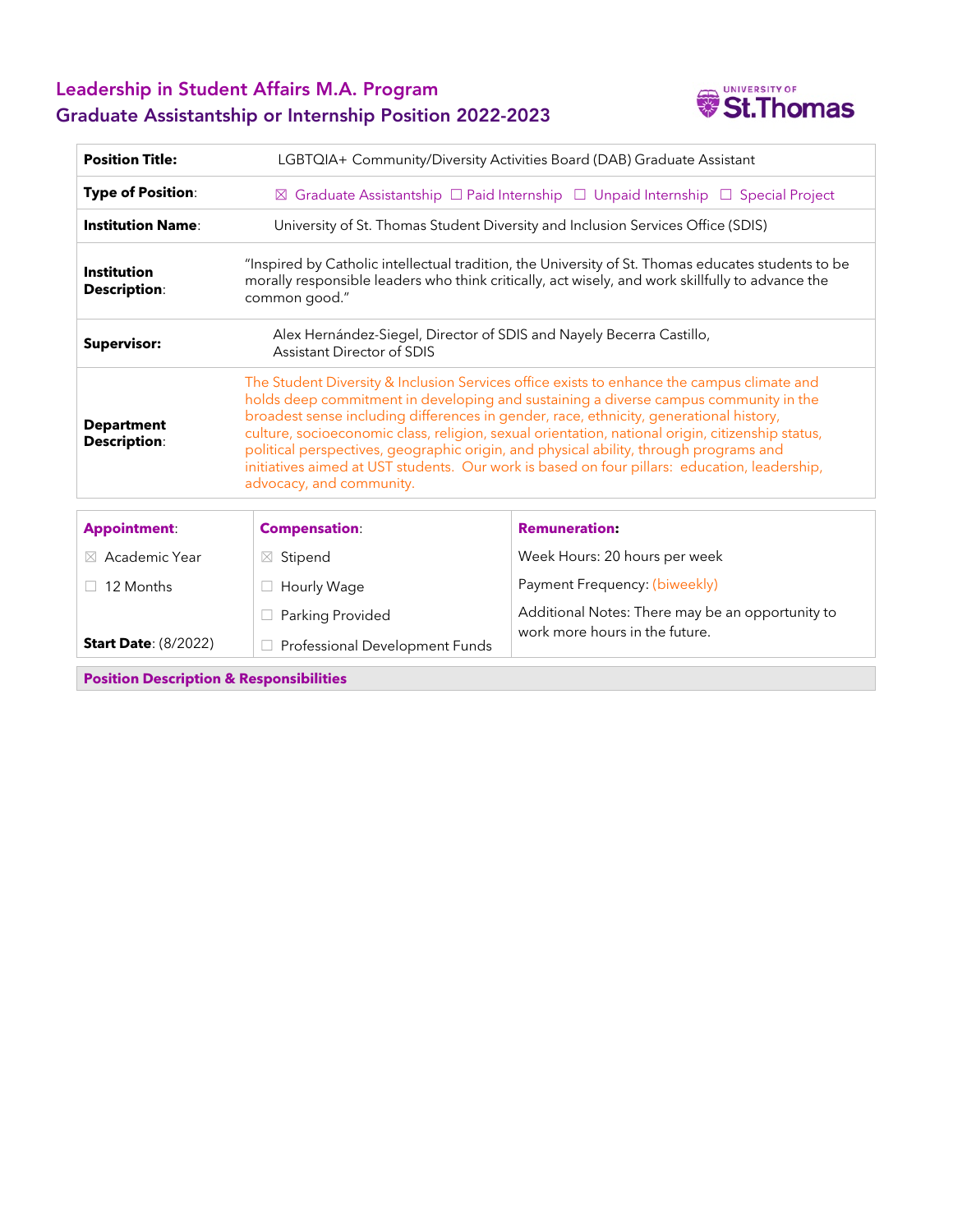The LGBTQIA+ Community/Diversity Activities Board (DAB) Graduate Assistant position will receive advising experience, research and benchmarking experience, and programmatic development experience by coordinating and assisting with the development of projects and support services for campus culturally based groups (LGTBQIA+, students of color, and/or other marginalized groups) and assisting the Assistant Director and the Diversity Activities Board (DAB) in their monthly programming coordination and schedule.

The graduate assistant will have a primary focus in working with a university-wide committee/working group which has been tasked with expanding programming, and community/personal development for the LGBTQIA+ student population at the University of St. Thomas. The position is a flexible 20 hours per week, with night and weekend commitments. This position works alongside student employees, student volunteer leaders, and other professional faculty and staff.

### Essential Functions:

- Serve as a key coordinator of the initiatives of the university-wide LGBTQIA+ committee in the following areas: Lavender Graduation management, Fall Retreat planning, supervising mentors in the Peer Mentor Program, LGBTQIA+ wellness programming with the Center for Well Being, speaker series, ally and safe space trainings, workshops and weekly programming with QSA and SDIS, marketing initiatives, and assistance in student participation in LGBTQIA+ themed conferences. Co-supervise the Qnnections undergraduate interns with the Director. Assist with the programming needs of DAB, such as the Heritage Months, and assist the Assistant Director in program development which educates the campus community on diversity and promotes the needs of our student of color population.
- Assists in the development and implementation of trainings that educate student leaders (such as Resident Assistants and Orientation Leaders) on creating and maintaining an inclusive campus community for LGBTQIA+, minority, and/or other marginalized groups
- Serve as a resource for LGBTQIA+ and allied students. Attend LGBTQIA+ student organization meetings and participate in evening and weekend activities for these programs.
- Support and assist Diversity Activities Board. Participate in evening and weekend activities for DAB programs.
- Support, attend, and participate in campus activities, meetings and programs, and serve on various Student Affairs committees as needed.

## **Qualifications**

#### MINIMUM QUALIFICATIONS:

- This position requires a Bachelor's degree, with at least one year of experience, or the equivalent, in a student leadership or student affairs/student personnel position.
- The successful candidate will possess the following preferred qualifications:
	- Experience working with students of diverse educational, racial, ethnic, religious and cultural backgrounds.
	- Considerable knowledge regarding the concerns and issues of lesbian, gay, bisexual, TGNC, and BIPOC students, including knowledge and understanding of gender identity, as well as multiple and intersecting identities.
	- Demonstrated ability to work effectively within a team, individuals, and groups with a variety of identities, cultures, and backgrounds. Ability to assist in supervising a team of DAB undergraduate interns.
	- Excellent oral and written communication skills.
	- Strong organizational and budget-management skills.
	- Strong interpersonal, management, and leadership skills.
	- A positive, adaptable, and collaborative approach to working with diverse students and colleagues.
	- Availability to work some weeknights and weekends, as required.